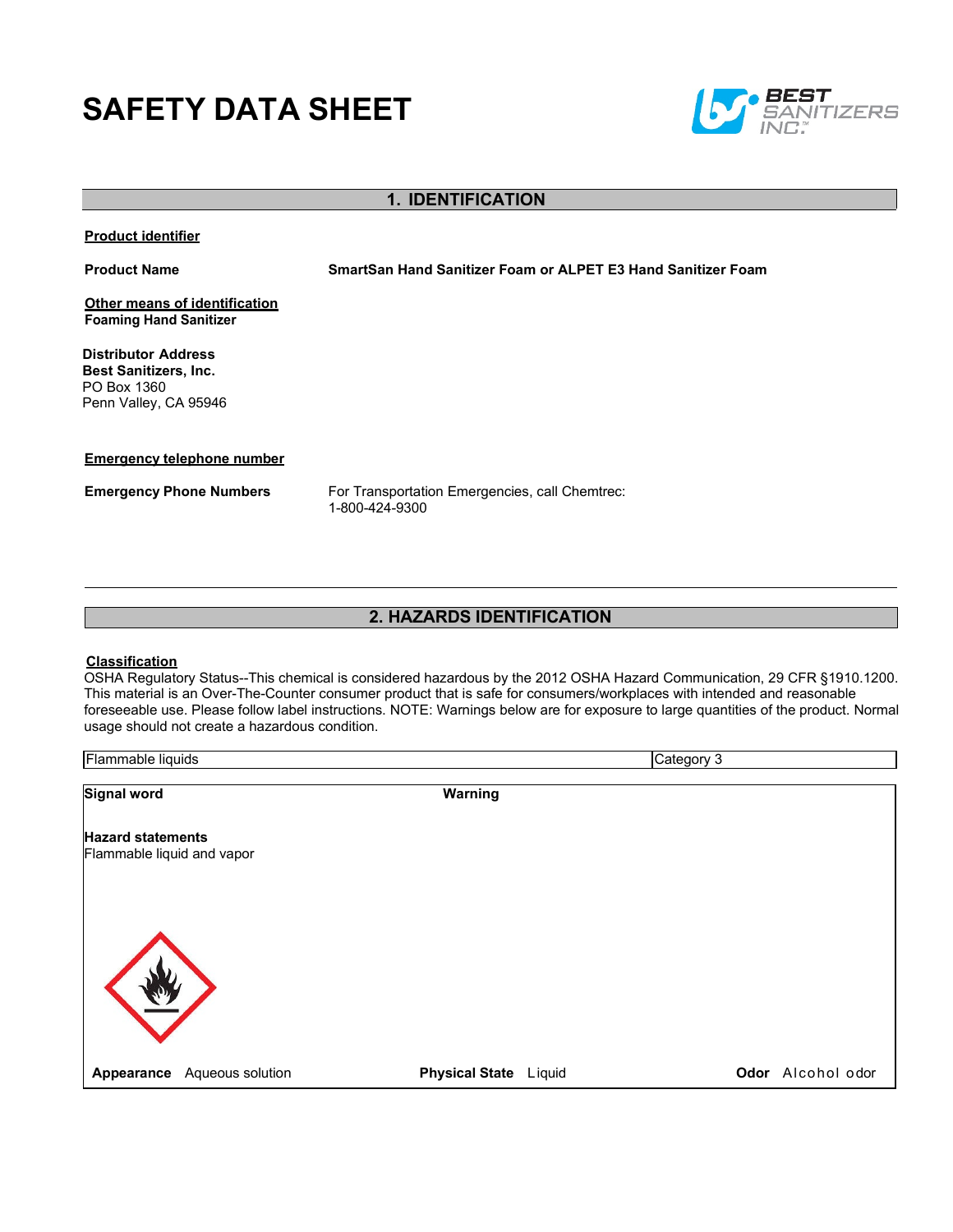### **Precautionary Statements - Prevention**

Keep away from heat/sparks/open flames/hot surfaces-----No Smoking. Do not use in eyes. Keep container tightly closed. Ground/bond container and receiving equipment. Use explosion-proof electrical/ventilating/lighting/equipment. Use only non-sparking tools. Take precautionary measures against static discharge. Wear protective gloves/protective clothing/eye protection/face protection.

### **Precautionary Statements - Response**

**IF IN EYES:** Rinse cautiously with water for several minutes. Remove contact lenses, if present and easy to do. Continue rinsing. If eye irritation persists: Get medical advice/attention.

**IF ON SKIN (or hair):** Remove/Take off immediately all contaminated clothing. Rinse skin (hair) with water/shower. In case of fire: Use CO2, dry chemical, or foam for extinction.

### **Precautionary Statements - Storage**

Stored in a well-ventilated place. Keep Cool.

#### **Precautionary Statements - Disposal**

Dispose of contents/container to an approved waste disposal plant.

### **3. COMPOSITION/INFORMATION ON INGREDIENTS**

| <b>CAS No.</b>                                  | Weight % | Trade Secret |
|-------------------------------------------------|----------|--------------|
| $\overline{\phantom{a}}$<br>64-<br>$\mathbf{I}$ | 66-76    |              |
| $75 - 65 -$                                     | SU.      |              |
|                                                 |          |              |

Remaining ingredients are non-hazardous and/or present at amounts below reportable limits and considered confidential.

\* The exact percentage (concentration) of composition has been withheld as a trade secret.

### **4. FIRST AID MEASURES**

| <b>Eye Contact</b> | Hold eye(s) open and rinse slowly and gently with water for 15-20 minutes. Remove<br>contact lenses, if present, after first 5 minutes, then continue rinsing eye(s). If eye irritation<br>persists: Get medical advice/attention. |
|--------------------|------------------------------------------------------------------------------------------------------------------------------------------------------------------------------------------------------------------------------------|
| Skin Contact       | Wash off immediately with soap and plenty of water while removing all contaminated clothes<br>and shoes. Wash contaminated clothing and shoes before reuse. Get medical attention if<br>irritation develops and persists.          |
| <b>Inhalation</b>  | Remove to fresh air. Immediate medical attention is not required.                                                                                                                                                                  |
| Ingestion          | Do NOT induce vomiting. Drink plenty of water. Never give anything by mouth to an<br>unconscious person. Call a physician immediately.                                                                                             |

### **Most important symptoms and effects, both acute and delayed**

**Most Important Symptoms and Effects** See Section 11 for symptom information.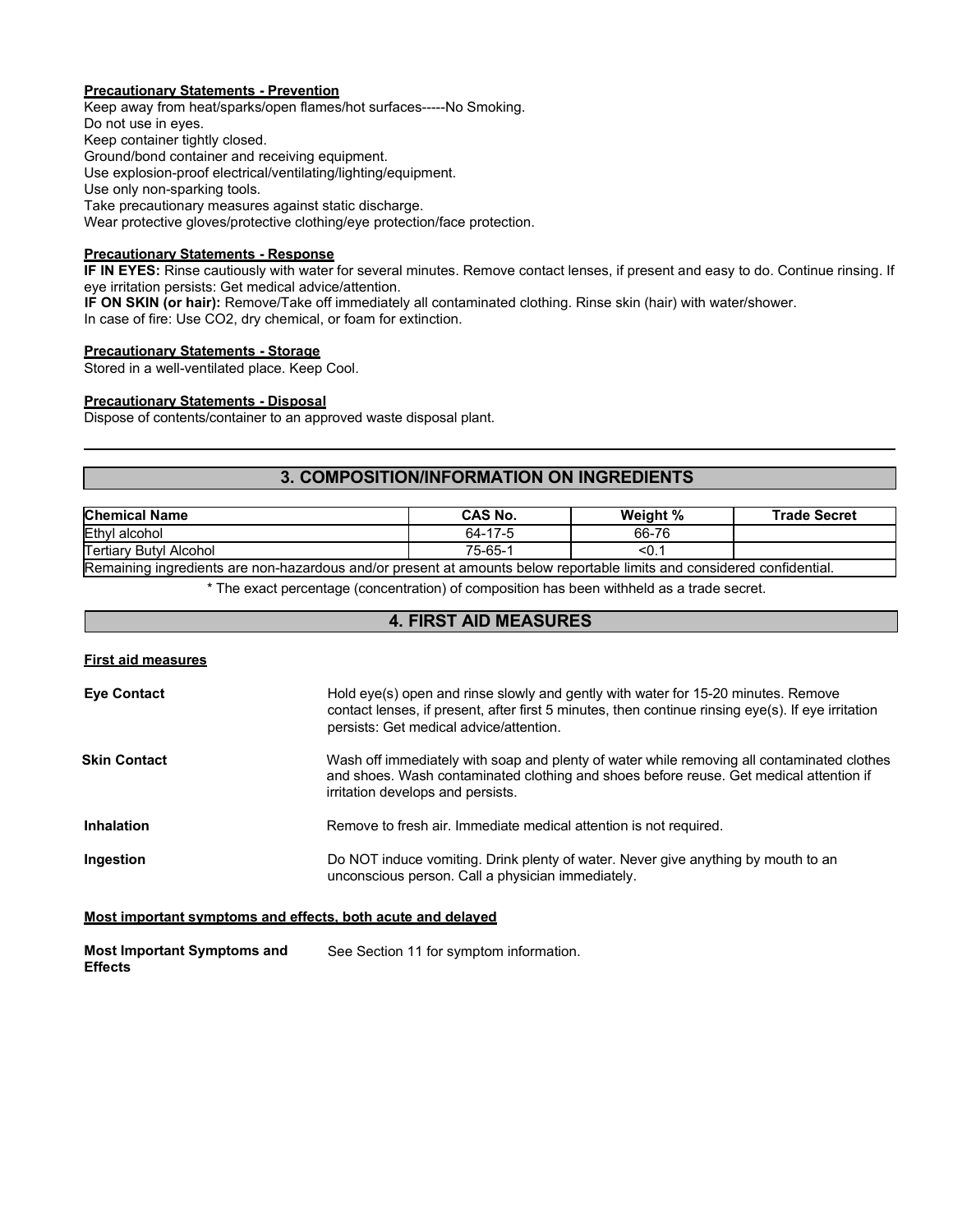### **Indication of any immediate medical attention and special treatment needed**

**Note to physicians** Treat symptomatically.

### **5. FIRE-FIGHTING MEASURES**

#### **Suitable Extinguishing Media**

Dry Chemical, Water spray (fog), Carbon dioxide (CO2), Foam.

### **Unsuitable Extinguishing Media**

No Information available.

### **Specific Hazards Arising from the Chemical**

Flammable. Vapors may travel to source of ignition and flash back. **Hazardous combustion products**

Carbon Monoxide. Carbon Dioxide (CO2).

## **Explosion Data Sensitivity to Mechanical Impact:** None.<br>**Sensitivity to Static Discharge:** May b

May be ignited by friction, heat, sparks, or flames.

#### **Protective equipment and precautions for firefighters**

As in any fire, wear self-contained breathing apparatus pressure-demand, MSHA/NIOSH (approved or equivalent) and full protective gear. Cool containers with flooding quantities of water until well after fire is out.

### **6. ACCIDENTAL RELEASE MEASURES**

#### **Personal precautions, protective equipment and emergency procedures**

| <b>Personal Precautions</b>                          | Use personal protection recommended in Section 8. Ensure adequate ventilation,<br>especially in confined areas.                                                                                                                                                                              |
|------------------------------------------------------|----------------------------------------------------------------------------------------------------------------------------------------------------------------------------------------------------------------------------------------------------------------------------------------------|
| For emergency responders                             | Isolate area. Keep unnecessary personnel away.                                                                                                                                                                                                                                               |
| <b>Environmental precautions</b>                     |                                                                                                                                                                                                                                                                                              |
| <b>Environmental Precautions</b>                     | Prevent entry into waterways, sewers, basements or confined areas. See Section<br>12 for additional ecological information.                                                                                                                                                                  |
| Methods and material for containment and cleaning up |                                                                                                                                                                                                                                                                                              |
| <b>Methods for Containment</b>                       | Prevent further leakage or spillage if safe to do so. Contain and collect spillage with non-combustible<br>absorbent material, (e.g., sand, earth, diatomaceous earth, vermiculite) and place in container for<br>disposal according to local/national regulations (See Section 13).         |
| <b>Methods for Cleaning Up</b>                       | Use clean non-sparking tools to collect absorbed material. May be ignited by friction, heat, sparks, or<br>flames. Collect spillage. Soak up with inert absorbent material. Sweep up and shovel into suitable<br>containers for disposal. Following product recovery, flush area with water. |
|                                                      | 7. HANDLING AND STORAGE                                                                                                                                                                                                                                                                      |

#### **Precautions for safe handling**

Handling **Handling** Keep away from heat sparks, flame, and other sources of ignition (i.e., pilot lights, electric motors, and static electricity). Take precautionary measures against static discharges. Do not eat, drink, or smoke when using this product. Use personal protection recommended in Section 8. Avoid contact with skin, eyes, or clothing. Use only in well-ventilated areas. Avoid breathing vapors or mists. Wash thoroughly after handling. Handle in accordance with good industrial hygiene and safety practice.

**Conditions for safe storage, including any incompatibilities**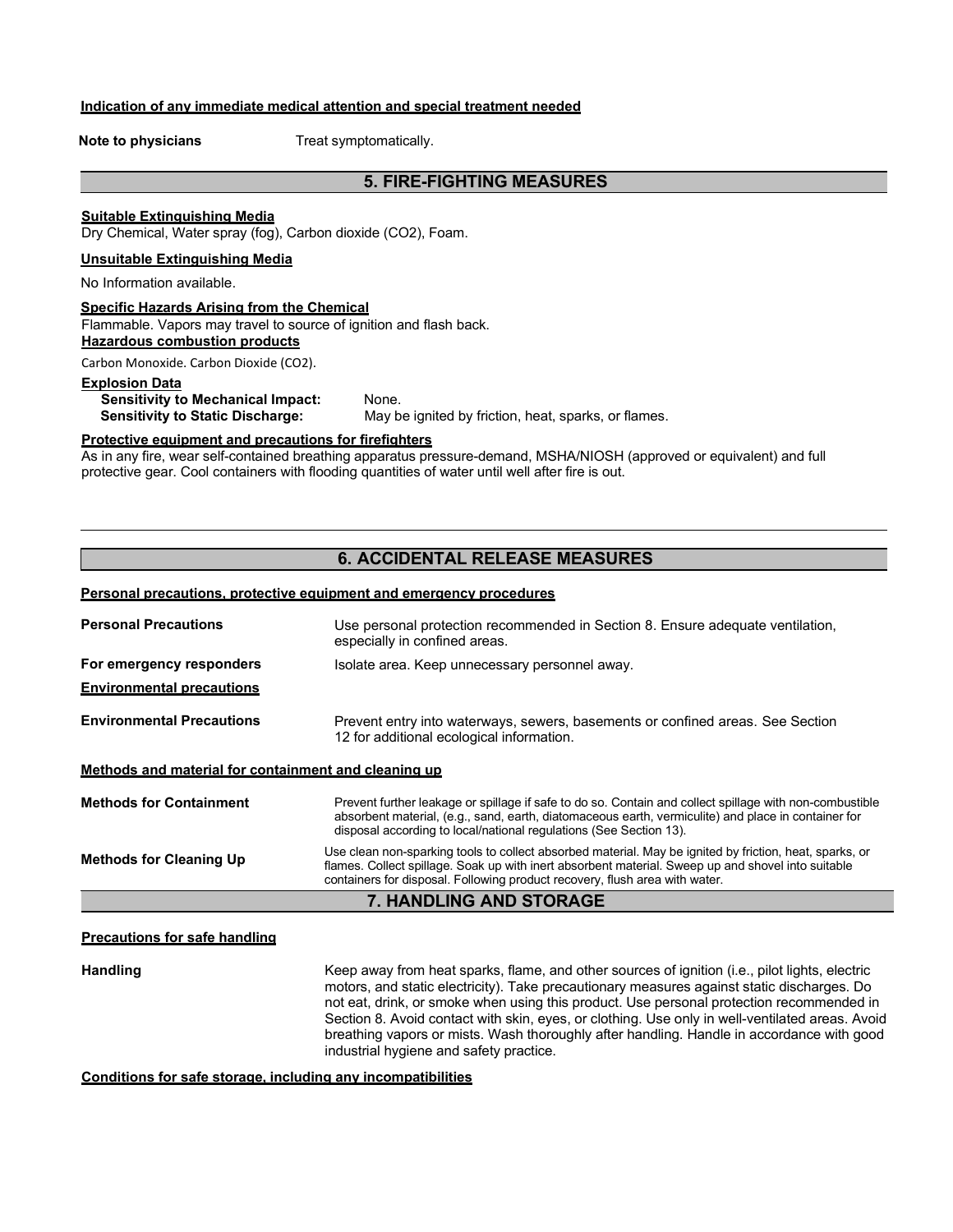Keep Containers tightly closed in a dry, cool, and well-ventilated place. Keep from freezing. Keep away from heat, sparks, flame, and other sources of ignition (i.e., pilot lights, electric motors, and static electricity). Store between 40 to 100˚F.

Heat, sparks, open flame, other ignition sources. Reacts violently with strong oxidants such as nitric acid and silver nitrate causing fire and explosion hazard. Reacts slowly with calcium hypochlorite and ammonia causing fire and explosion hazard.

### **8. EXPOSURE CONTROLS/PERSONAL PROTECTION**

### **Control parameters**

### **Exposure Guidelines**

| <b>Chemical Name</b>     | <b>ACGIH TLV</b> | <b>OSHA PEL</b>                                                                                 | <b>NIOSH IDLH</b>                                  |
|--------------------------|------------------|-------------------------------------------------------------------------------------------------|----------------------------------------------------|
| Ethyl Alcohol<br>64-17-5 | STEL: 1000 ppm   | TWA: 1000 ppm<br>TWA: 980 mg/m3 vacated)<br>TWA: 1000 ppm<br>(vacated) TWA: $1900 \text{ mg/m}$ | IDLH: 3300 ppm<br>TWA: 1000 ppm<br>TWA: 1900 mg/m3 |

*ACGIH TLV: American Conference of Governmental Industrial Hygienists - Threshold Limit Value. OSHA PEL: Occupational Safety and Health Administration - Permissible Exposure Limits. NIOSH IDLH: Immediately Dangerous to Life or Health.*

#### **Appropriate engineering controls**

| <b>Engineering Controls</b>                                           | Showers, eyewash stations, ventilation system.                                                                                                                                                                                                                                                                                   |  |  |  |
|-----------------------------------------------------------------------|----------------------------------------------------------------------------------------------------------------------------------------------------------------------------------------------------------------------------------------------------------------------------------------------------------------------------------|--|--|--|
| Individual protection measures, such as personal protective equipment |                                                                                                                                                                                                                                                                                                                                  |  |  |  |
| <b>Eye/Face Protection</b>                                            | Wear safety glasses with side shields (or goggles).                                                                                                                                                                                                                                                                              |  |  |  |
| <b>Skin and Body Protection</b>                                       | Wear protective Neoprene™ gloves. Rubber gloves. Normal work clothing (long sleeved shirt<br>and long pants) is recommended. Apron is recommended.                                                                                                                                                                               |  |  |  |
| <b>Respiratory Protection</b>                                         | If exposure limits are exceeded or irritation is experienced, NIOSH/MSHA approved respiratory<br>protection should be worn. Positive pressure supplied air respirators may be required for high<br>airborne contaminant concentrations. Respiratory protection must be provided in accordance<br>with current local regulations. |  |  |  |
| <b>Hygiene Measures</b>                                               | Wash face, hands, and any exposed skin thoroughly after handling. Wash contaminated<br>clothing and shoes before reuse. Do not Eat, Drink or Smoke when using this product.                                                                                                                                                      |  |  |  |

### **9. PHYSICAL AND CHEMICAL PROPERTIES**

### **Physical and Chemical Properties**

| Formula:<br>Appearance:<br>Color: |                          | See Section 3<br>Aqueous solution<br>Clear | <b>Physical State</b><br>Odor:<br><b>Odor Threshold:</b> | Liquid<br>Alcohol odor<br>Not Determined |
|-----------------------------------|--------------------------|--------------------------------------------|----------------------------------------------------------|------------------------------------------|
| <b>Property</b>                   |                          | <b>Values</b>                              | <b>Remarks/Method</b>                                    |                                          |
| рH                                | No information available |                                            | $±1$ @ 21 $°C$                                           |                                          |
| <b>Melting/freezing point</b>     |                          | No Information available                   |                                                          |                                          |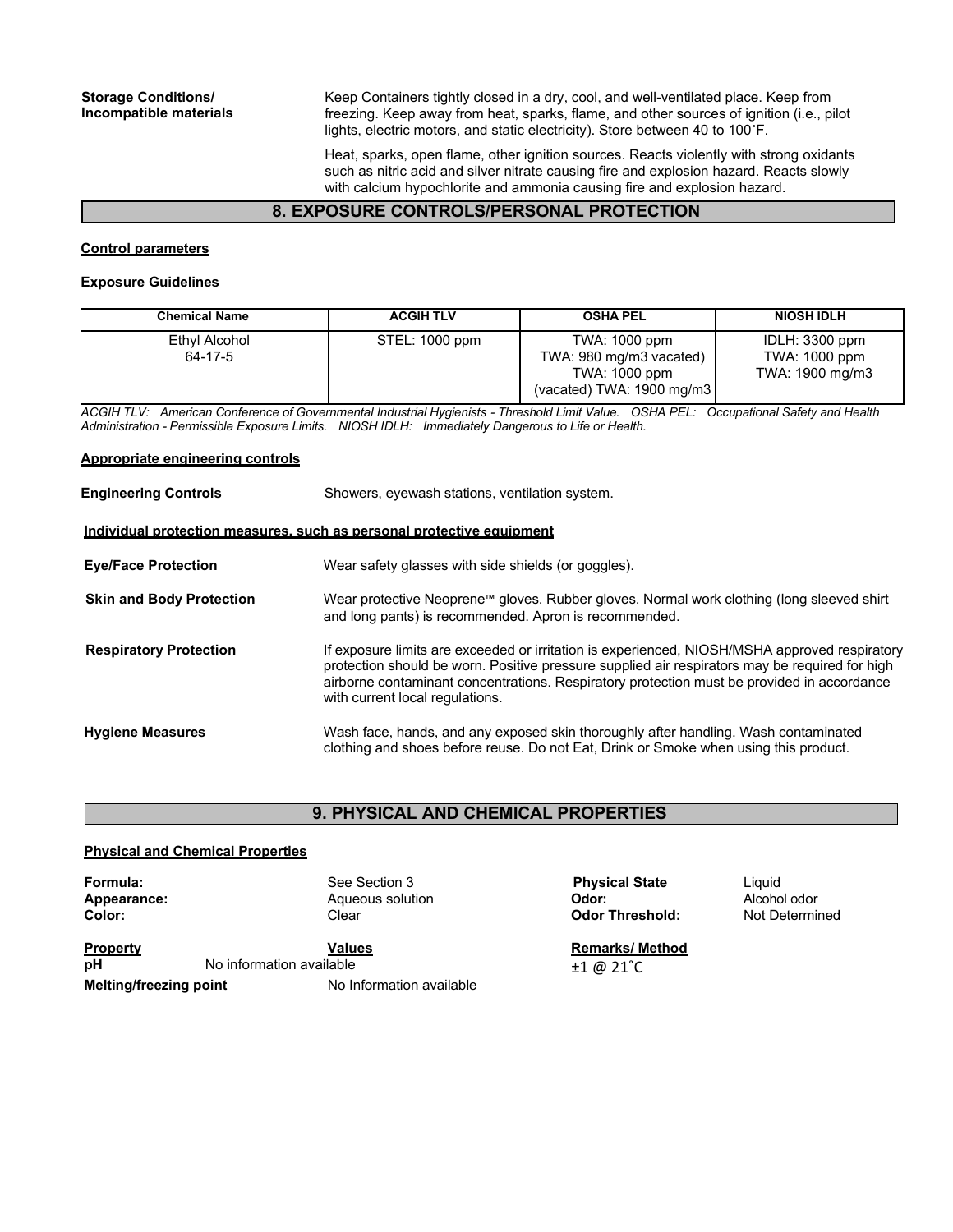| Boiling point / boiling range     | No Information available | None known |
|-----------------------------------|--------------------------|------------|
| <b>Flash Point</b>                | 25 °C / 77°F             | None known |
| <b>Evaporation rate</b>           | No Information available | None known |
| Flammability (solid, gas)         | No Information available | None known |
| <b>Flammability Limits in Air</b> |                          |            |
| <b>Upper flammability limit</b>   | 19.0%                    | None known |
| Lower flammability limit          | $3.3\%$                  | None known |
| Vapor pressure                    | No Information available | None known |
| Vapor density                     | No Information available | None known |
| <b>Specific Gravity</b>           | 0.91                     | None known |
| <b>Water Solubility</b>           | Soluble in water.        | None known |
| <b>Partition coefficient:</b>     | No Information available | None known |
| <b>Autoignition temperature</b>   | No Information available | None known |
| <b>Decomposition temperature</b>  | No Information available | None known |
| <b>Kinematic viscosity</b>        | No Information available | None known |
| <b>Dynamic viscosity</b>          | No Information available | None known |
| <b>Explosive properties</b>       | No Information available | None known |
| <b>Oxidizing properties</b>       | No Information available | None known |

### **10. STABILITY AND REACTIVITY**

### **Reactivity**

No data available. **Chemical stability** Stable under recommended storage conditions. **Possibility of Hazardous Reactions** None under normal processing. **Conditions to avoid** Heat, flames and sparks, extreme temperature conditions. **Incompatible materials**

Heat, sparks, open flame, other ignition sources. Reacts violently with strong oxidants such as nitric acid and silver nitrate causing fire and explosion hazard. Reacts slowly with calcium, hypochlorite and ammonia causing fire and explosion hazard.

### **Hazardous Decomposition Products**

Carbon monoxide. Carbon dioxide (CO2). Nitrogen.

### **11. TOXICOLOGICAL INFORMATION**

#### **Information on likely routes of exposure**

**Product information**

**Inhalation**<br> **Inhalation Computer Contact**<br> **Interprese in the Contact Contact**<br> **Interprese Contact**<br> **Interprese Contact Eye Contact Irritating to eyes**<br> **Skin Contact IRR IRR I**Prolonged conta **Skin Contact** Prolonged contact may cause irritation. **Ingestion** May be harmful if swallowed.

| Chemical Name            | Oral LD50          | <b>Dermal LD50</b>     | <b>Inhalation LC50</b>  |
|--------------------------|--------------------|------------------------|-------------------------|
| Water<br>7732-18-5       | $> 90$ mL/kg (Rat) |                        |                         |
| Ethvl alcohol<br>64-17-5 | = 7060 mg/kg (Rat) | > 20000 mg/kg (Rabbit) | $= 31623$ ppm (Rat) 4 h |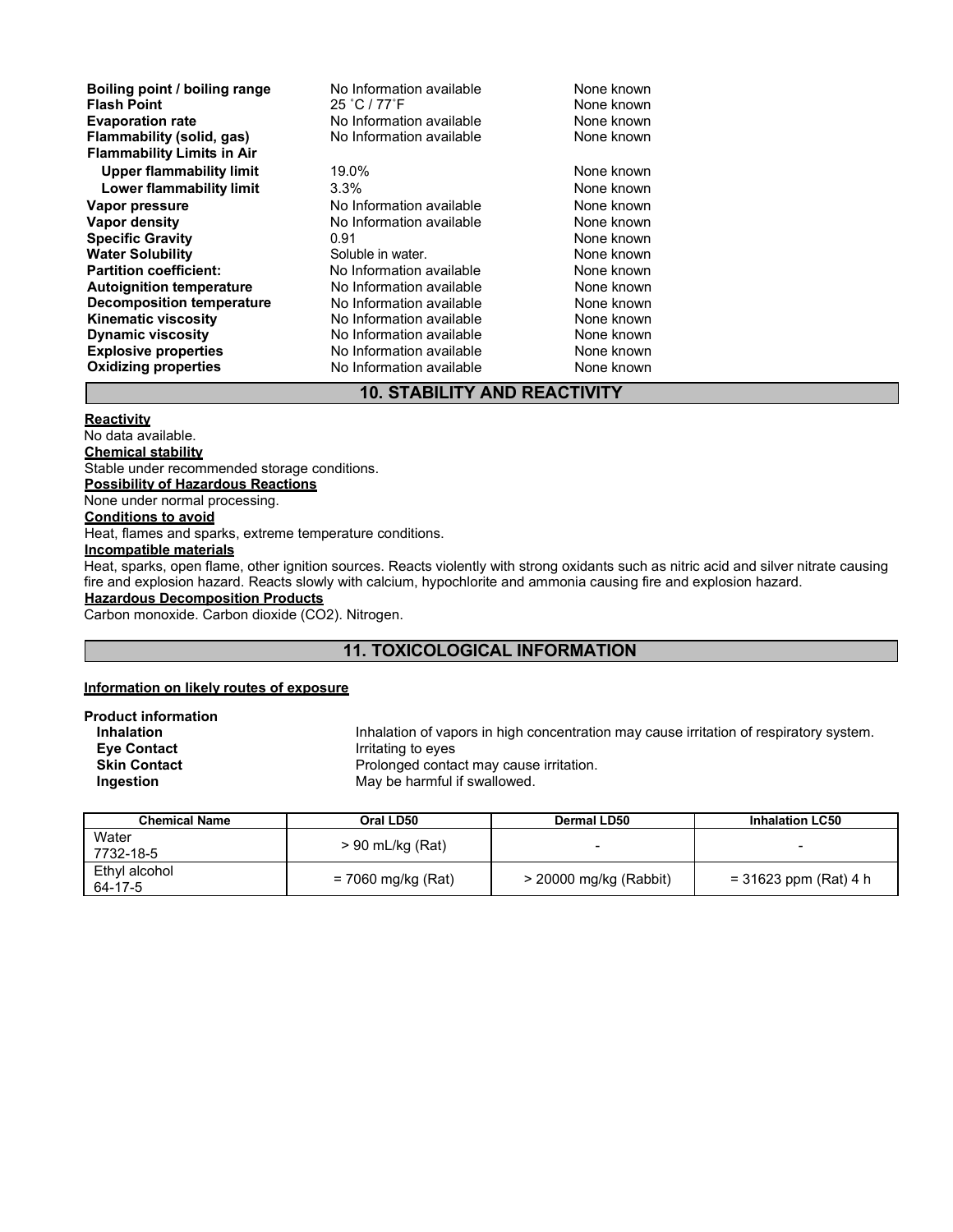### **Information on toxicological effects**

| Symptoms               | No information available                                              |
|------------------------|-----------------------------------------------------------------------|
| Sensitization          | No Information Available                                              |
| Germ cell mutagenicity | No Information Available                                              |
| Carcinogenicity        | IARC: Group 3 (Not classifiable as to its carcinogenicity to humans). |
| Reproductive toxicity  | No Information Available                                              |
| STOT single exposure   | No Information Available                                              |
| STOT repeated exposure | No Information Available                                              |
| Aspiration hazard      | No information available                                              |
|                        |                                                                       |

#### **Numerical measures of toxicity –Product Information Unknown Acute Toxicity**

**12. Ecological Data**

### **Ecotoxicity**

| <b>Chemical Name</b>     | <b>Algae/Aquatic Plants</b>                  | Fish                                                                                                                                                                                | <b>Crustacea</b>                                                                                                            |
|--------------------------|----------------------------------------------|-------------------------------------------------------------------------------------------------------------------------------------------------------------------------------------|-----------------------------------------------------------------------------------------------------------------------------|
| Ethyl Alcohol<br>64-17-5 | 12900: 96 h Oncorhynchus<br>mykiss mL/L LC50 | 12-16.0: 96 h Oncorhynchus<br>mykiss ms/L LC50 Static<br>100: 96 h Pimephales<br>promelas ms/L<br>LC50 static<br>13400-15100: 96 h<br>Pimephales promelas ms/L<br>LC50 flow-through | 9268-14221: 48 h Daphnia<br>magna mg/L<br>LC50<br>24 h Daphnia magna mg/L<br>EC50<br>48 h Daphnia magna mg/L<br>EC50 Static |

### **Persistence and Degradability**

No Information Available.

### **Bioaccumulation**

| $\sim$<br>. .<br><b>Name</b><br>'nemic <i>a</i> ۔<br>-91 | ---<br><br><b>etticien</b><br>.<br>⊶oe⊷<br>andon.<br>aı |
|----------------------------------------------------------|---------------------------------------------------------|
| Ethy<br>. Alcohol                                        | $\sim$<br>- -<br>∠ט.ט                                   |

### **Mobility in soil**

No information available.

### **Other adverse effects**

No information available.

### **13. DISPOSAL CONSIDERATIONS**

### **Disposal methods**

#### **Disposal of wastes**

Disposal should be in accordance with applicable regional, national, and local laws and regulations.

### **Contaminated packaging**

Dispose of in accordance with federal, state, and local regulations.

| <b>Chemical Name</b> | California Hazardous Waste Status |
|----------------------|-----------------------------------|
| Ethyl Alcohol        | Toxic                             |
| 64-17-5              | Ianitable                         |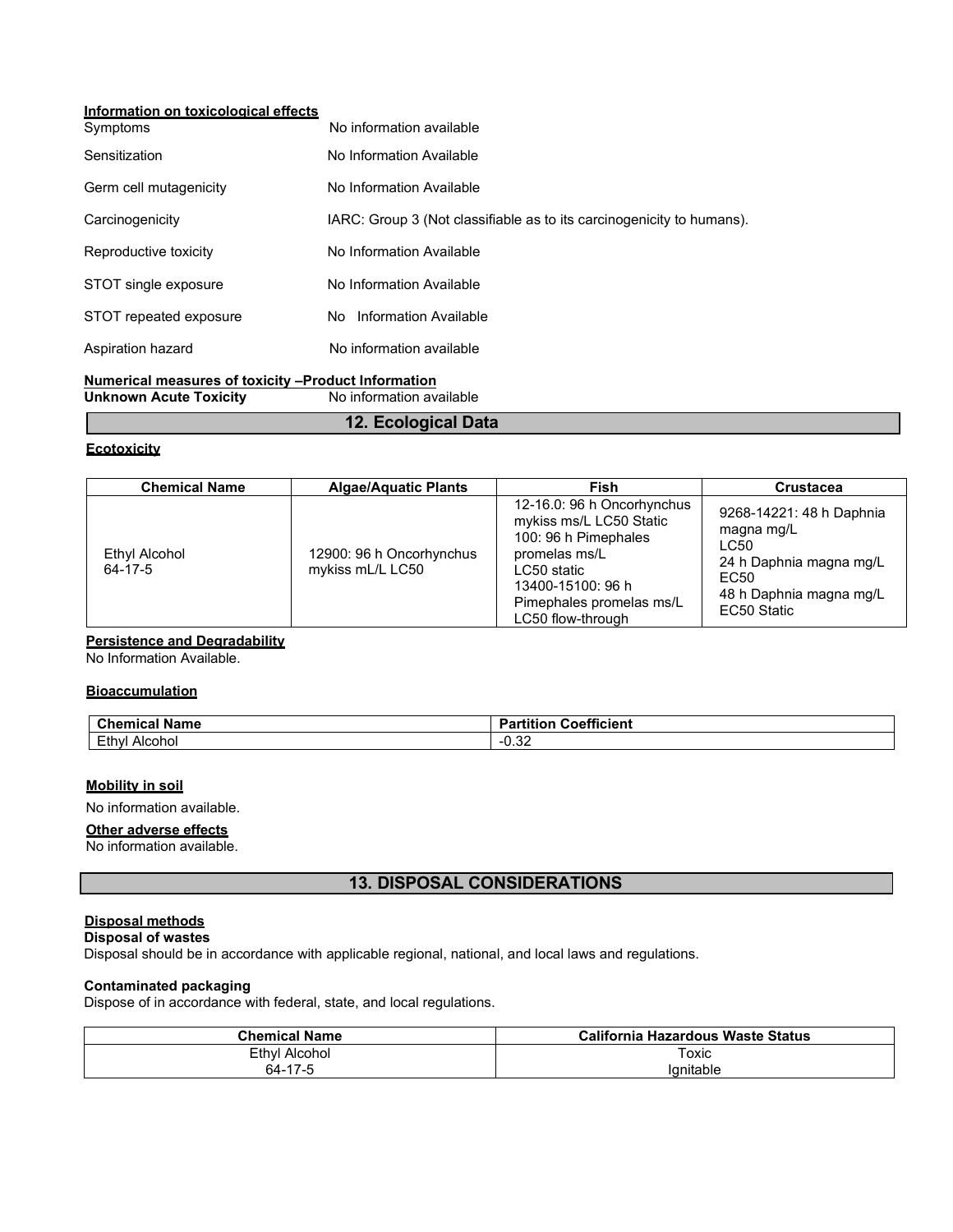### **14. TRANSPORT INFORMATION**

### **DOT**

**UN/ID/NA Number:** UN 1170 **Proper shipping name:** Ethanol Flammable liquids **Hazard Class:** 3 **Packing group:** III

Limited Quantities for packages under 1 Liter Exempt DOT SP 9275 for packages under 1 gallon

### **15. REGULATORY INFORMATION**

### **Chemical Inventories**

**TSCA** Complies **DSL/NDSL** Complies

**EINECS/ELINCS** Complies

**TSCA** - United States Toxic Substances Control Act Section 8(b) Inventory

**DSL/NDSL** - Canadian Domestic Substances List/Non-Domestic Substances List

**EINECS/ELINCS—**European Inventory of Existing Chemical Substances/European List of Notified Chemical Substances